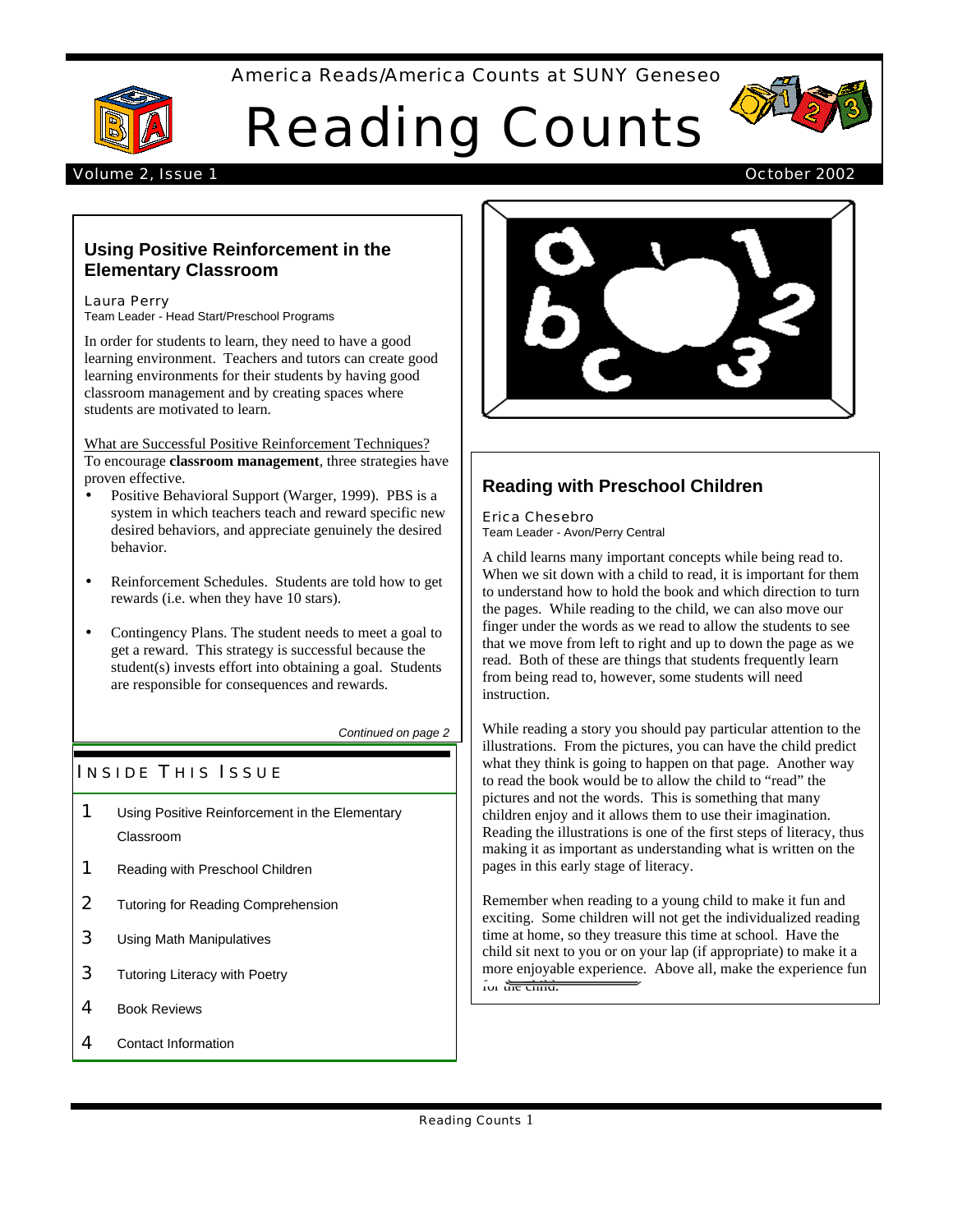*continued from page 1*



## **Positive Reinforcement**

To encourage **student motivation**, alternate techniques can be effective.

- Use of Student-Selected Motivators. When teachers show that they value student interaction, and when students take active roles in the development of curriculum, they will be motivated.
- Use of Target Rewards. Target rewards are rewards that are contingent upon the unique students in a class. Rewards include "Skip a Spelling Test," and "Special Chair Time" (Rose, 1999).
- Token Economies. In token economies, students get a token (bingo chip, ticket, etc) which is traded in for a reward after a gaining a certain number of tokens. Token economies are inexpensive and time-efficient.

Precautions when Using Positive Reinforcement Marzano, Pickering, & Pollack (2001) offer suggestions for effective praise and reinforcement:

Praise and rewards:

- are contingent upon some behavior or work output.
- should be spontaneous.
- should be varied. There are only so many stickers a student can collect!
- should reference past accomplishments.
- should highlight **effort** (i.e. not necessarily ability)**.**

Ineffective praise or rewards would be rewards that are random, global (non-specific), bland, participationdependent, and based on competition.

#### References:

Marzano, R. J., Pickering, D. J., & Pollack, J. E. (2001). Classroom instruction that works: Research-based strategies for increasing student achievement. Alexandria, VA: Association for Supervision and Curriculum Development. Rose, M. (1999). Surefire incentives for your students. *Instructor, 109* (4), 26-27. Warger, C. (1999). Positive behavior support and

functional assessment. Reston, VA: (ERIC Documents Reproductions Service ED434437).



# **Tutoring for Reading Comprehension**

## Katie Ilardo

Team Leader - Mt. Morris Central

Reading comprehension is important because through improvement in comprehension students will:

- 1. Become familiar with well known literary works
- 2. Use a variety of strategies to analyze works
- 3. Use context and word structure clues to increase understanding.
- 4. Demonstrate the ability to understand an extensive and accurate vocabulary.
- 5. Gain effective word choice

There are many ways to help students with their comprehension. First, it is important to give students choices on what they want to read. While you can pick the level of difficulty, offer students several choices, so they can choose something that interests them. Their attention and comprehension will improve immensely if they are interested in what they are reading.

When reading a new story, it is important to access background knowledge. Any combination of the following are great ways to set background knowledge.

- 1. Based on the pictures, make predictions about the story.
- 2. Use maps to learn about the location and setting of the story.
- 3. Have students simulate or act out part of the story.
- 4. Have students identify with a particular character's feelings.
- 5. Have students draw a picture related to the book.

The purpose of reading is to connect ideas on a page to what you already know. If you don't know anything about a subject, then it is almost impossible to retain information. For example, if you like sports, then reading the sports page will be easy for you. You have a framework in your mind for reading, understanding, and storing information.

The type of questions asked is important to help your students with their comprehension. Instead of asking questions that just have to do with the facts of the story, ask them questions that will push your students to think on a higher level and analyze the text. Some examples of good questions:

- 1. What would you like to know more about in the book?
- 2. Why do you think the author chose that ending?
- 3. Which character do you relate to and why?
- 4. What do you think the story will be about?

5. How can you retell the story from a different point of view?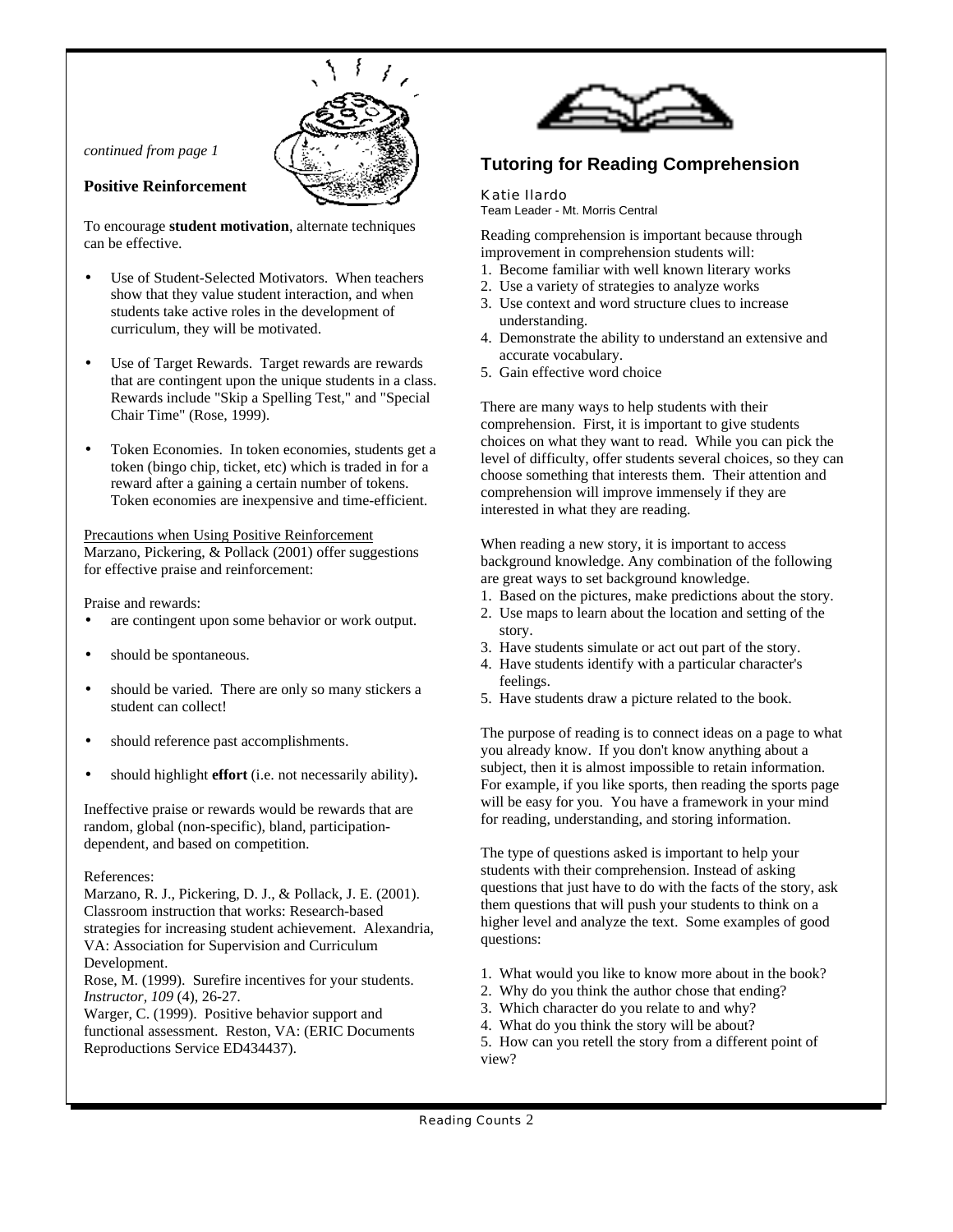



# **Using Math Manipulatives**

## Kim Dunham

Team Leader - Geneseo Central

Not every child can understand and learn mathematics in a traditional manner. A traditional approach to mathematics involves the teacher giving the student a problem and the student using abstract thought to solve that problem. Many students need a concrete example of the problem before they can begin to solve it. For example the child who cannot look at 2+2=4 and understand how the answer was obtained might understand, "if you have two apples and someone gives you two more then you have four apples". The easiest way to provide students with concrete examples of the mathematical concepts they are being taught is through the use of manipulatives. Susan Jones defines manipulatives as materials that are physically handled by students in order to help them see actual examples of mathematical principles at work.

# **Activity Suggestions**

Graphing  $(K-1)$  – Square blocks of equal sizes are distrubuted to each student. Then the teacher decides what the class is going to graph: eye color, age, or favorite color. Each student attaches a post- it note to the block with his/her name on it and then places the block under their specific eye color, age, or favorite color. The students can then look at the towers of blocks to draw conclusions about their graphs.

Fractions (3-5) – Students are given egg cartons filled with 12 plastic eggs. The students look at the egg carton as a whole and each egg as being a fraction of that whole. The students should be allowed to take out a number of eggs and then determine the fraction of the whole remaining and the fraction of the whole they took out. This can be expanded to teach the reduction of fractions as the students become more fluent with the mathematical concepts.

Area (1-3) – students use square blocks of equal size to understand how area is expressed in square units. The students can explore the concept of area blocks by making various shapes with the blocks and then counting the number of blocks it took them to create the shape, this is the area of their shape in square unites.

Source:

Jones, Susan. *The role of manipulatives in introducing and developing mathematical concepts in elementary and middle grades.* [Online]

http://www.resourceroom.net/myarticles/Jones\_mathmanip. htm

# **Tutoring Literacy with Poetry**

## Jamie Mullaney

Team Leader - Livonia Central

Poetry is a wonderful way to introduce children to the beauty of language. Like a book, a poem can tell a story and paint a picture in the mind. Poets play with words, sounds, meanings-even the way words appear on the page. All of these elements come together to form a poem. Who can resist the joy of a poet such as Shel Silverstein who captures the child in each one of us?

The main purpose of reading poems to children is to create enthusiasm for reading. Part of teaching reading is motivating the children to practice. But always turning practice into a skills drill can defeat the purpose. Reading poetry is one way to do this without overwhelming the children. Poetry can be less intimidating for a new learner and it can help flush out any fears or frustrations that a child may have with reading. Poetry validates different forms of language, which allows for conversation about language, and it can allow children to reflect on their own experiences and identities. The realm of poetry reading can help children in variety of areas but most of all, towards the love of reading!

## **How to get started with poetry reading**

*Begin* by preparing a pocket folder for each child labeled "Poetry" and by preparing copies of two poems. On the *first* day, begin this activity by reading a poem to the students. Then distribute a copy of the poem to the children and reread it to them as they follow along. Then read the poem together chorally. Poetry lends itself to choral reading because of its rhythm. Follow the same procedure with the second poem. On the *second day*, reread the poems chorally. Use the poems to do some word study activities. You might have the students search for rhyming words, or synonyms of words you give them. On the *third day*, introduce another new poem by reading it to them, distributing the poem, reading it again, and then have the students read it chorally. Then read the "old" poems.

By the third day the children usually will have become fluent reading the "old" poems. If the poem contains conversational parts, assign an individual child to read a character's part.

Continue to follow this procedure in introducing new poems to your children. As poems become "old" poems, use them to work on word skills. These can be done orally, or as pencil and paper activities. Read "old" poems as mini-Reader Theater scripts. This should be done after the child is very familiar with the poem.

Group choral reading*:* children are assigned to different character/narrator parts or to a particular stanza of the poem. The group of children presents the poem. If you have too many poems to read to them all at once, have the children take turns picking an old favorite to read. This can go on as long as you need.

Reading Counts 3